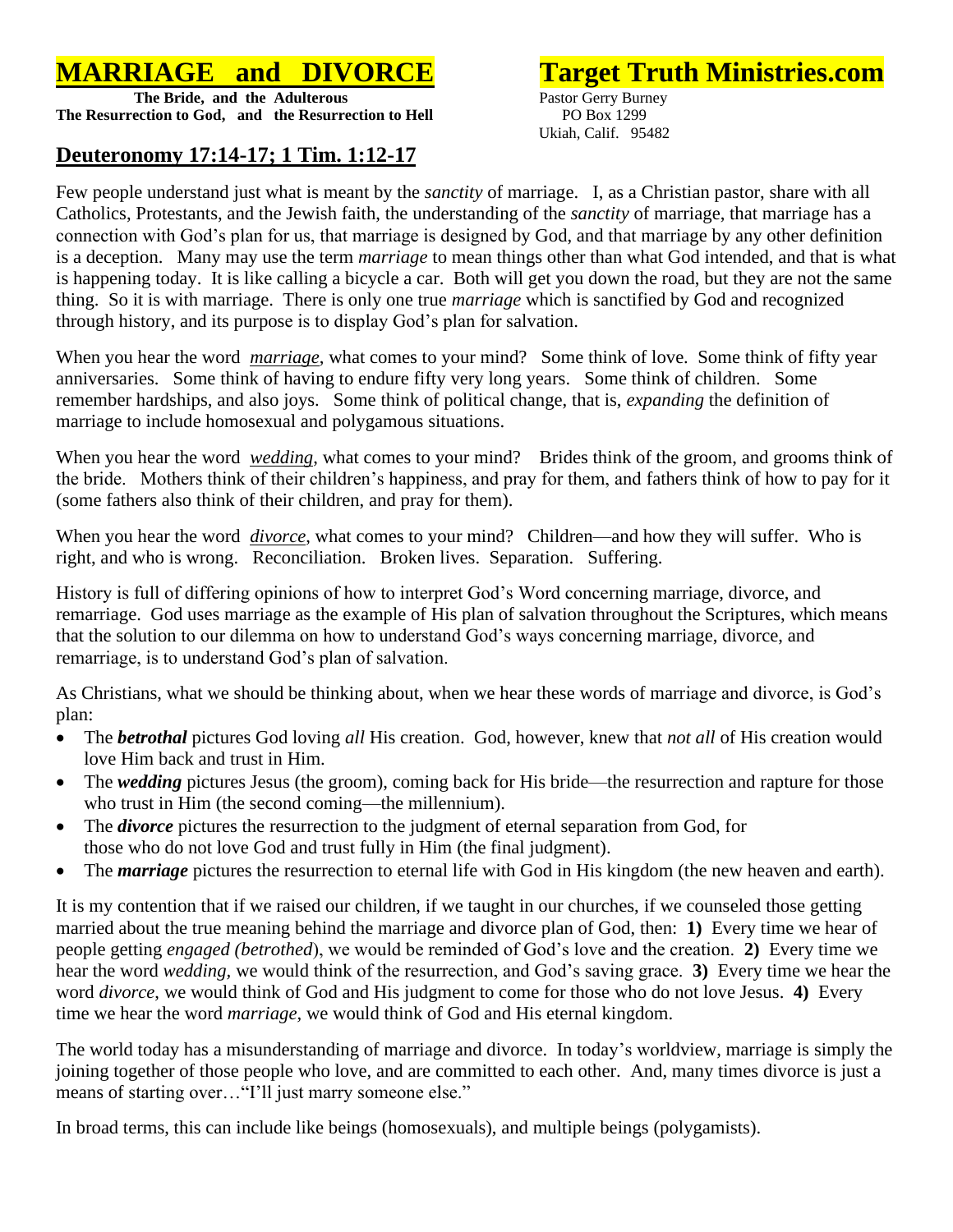God, however, gave His plan for marriage (and also divorce), to reflect His plan of the resurrection and judgment to come, when Jesus returns to the earth.

Jesus is the bridegroom (**Matt. 9:15; Luke 5:31-33; John 3:29**), and the believers who love God, and are committed to Him, are the bride (**Rev. 19:7-9, 21:9**), and those who deny Christ will be separated and divorced (**Rev. 19:11-21, 20:11-15**). [A point of clarification is in order here. Let us not be confused with the analogy of God's bride being made up of many souls. This is not a picture of multiple wives. This is a picture of one body (the bride, or wife). God describes the followers of Christ in *singular* terms—the bride (**Rev. 21:2, 9**), and the wife (**Rev. 19:7, 21:9**)].

So, why are we humans depicted as a bride? Why not the groom? In God's plan, we humans were created in the image of God, just as Eve (the bride), was created out of the image (side) of Adam. Thus, we, like Eve, are viewed in God's plan as the bride, and God (the Creator), is the groom, depicted by Adam, from whom Eve came. From the beginning, God wanted us to understand that the bride (Eve/humans), came out of the creation of the groom (Adam/God). This is why there are no marriages in heaven (**Matt. 22:30, Mark 12:25, Luke 20:35**), because the heavenly host are pictured as married to God, *not* to each other.

The purpose of marriage, then, is to represent God's plan of creation, love, and salvation, including the resurrection and judgment to eternal separation. Therefore, marriage and divorce cannot be changed into a human plan of including everybody into marriage, and "no fault" divorce. These are human perversions of "anything goes." God's plan is restrictive. Not everyone will enter into the final marriage. God's plan calls for a divorce, and God is not tolerant. God is patient, but not tolerant. God does discriminate.

God established how we are to institute marriage amongst humans as between one man, the groom, and one woman, the bride (**Deut. 17:14-17; Matt. 19:4-6; 1 Tim. 3:2-12; Titus 1:6; 1 Cor. 7:2**).

This means that to truly understand how God designed marriage to work, we need to understand God's plan for salvation—and the resurrection, and judgment to come. By discussing marriage and divorce, in terms relating to God's plan of salvation, people can better understand the true sacred nature of each.

God's plan is laid out for our understanding in the Jewish marriage tradition. Jesus even performed His first miracle at a marriage feast—a transfiguration (**John 2:1-6**), thus, establishing the connection between the resurrection—a transfiguration (**1 Cor. 15:51-58**), and the marriage feast to come (**Rev. 19 and 20**). Did you think this was just a coincidence?

The problem for the Christian church today, is that the church has allowed the connection between the marriage and divorce plan of God, and God's plan of the resurrection and judgment, to be eroded. Today, we are left with the love and commitment portion remaining, but no God (2 Tim. 4:3). Today, the world sees traditional marriage as restrictive, and out-of-date. But, God actually called for marriage to be restrictive (one man and one woman), with no re-marriage. By ignoring the connection of marriage to God's plan of salvation and judgment, we miss God's purpose, and we open the term "marriage" up to new interpretations, which do not agree with God's Word, or God's plan of the resurrection and judgment to come. God requires marriage in a certain way in order to deliver His message of *eternal* salvation and judgment, and not simply to meet the human needs of how to live in this earthly life, which is only *temporary*.

We all know that in our western culture, the focus of the wedding is on the bride. All eyes are on the bride. But, in the Jewish tradition (as well as all of the eastern faiths), it is the groom who everyone focuses on. The groom is the center of the ceremony. The description of the Jewish marriage, including the betrothal, wedding, and actual conclusion, (which Jesus was very familiar with, since He instituted it), is as follows:

- In a Jewish wedding, the father selects the bride (God, the Father has selected/predestined who is to be saved—**Rom. 8:28-30; Eph. 1:4, 11**).
- The groom travels to the bride's place, proposes a covenant to purchase the bride, toasts the engagement with wine, pays a price, and goes to build a place for the bride. (Jesus came to earth, drank wine with the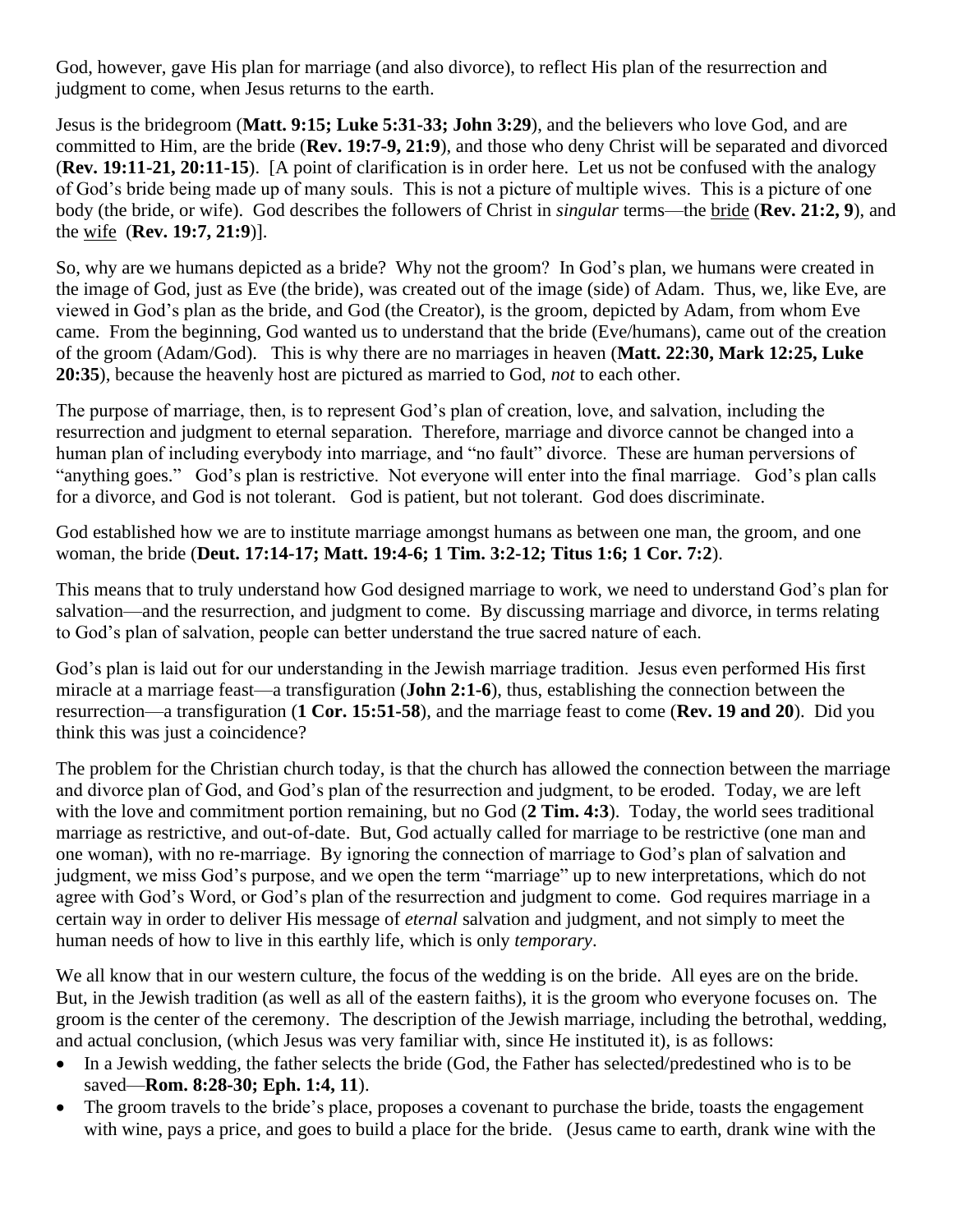apostles the night before His death to seal the covenant, gave His life in payment for our sins, and went to prepare a place for us—**John 14:1-6**—in the millennium).

- In the Jewish tradition, the father sets the wedding date. (Jesus said no one knows the day or the hour, except the Father—**Matt. 24:36**).
- In a Jewish wedding, the groom is announced with a shout. Then, the bride leaves her home, and goes with the groom (along with many others in the marriage procession), from the bride's place to the new house, where the vows are taken, wine is drank, and the wedding celebration begins. The bride is "surprised" because she doesn't know exactly when this will happen. However, the "surprise" is not a shock—she has been waiting and expecting it. Rather, it is a pleasant joyful experience. (Jesus' return will be announced with a shout—1 Thess. 4:14-17, the resurrection will take place—1 Cor. 15:51-52, and the millennium will begin –**Matt. 26:29**; **Rev. 19:6-9**).
- When the marriage consummation is complete (in a Jewish wedding, up to seven days), the marriage is then complete, and the bride is seen unveiled (revealed), and a great marriage supper is held. (At the end of the millennium, a long period of time with Christ (the groom), there will be a celebration of the marriage for the saved, and a final judgment for those who have rejected Jesus. Then, at last, the saved will spend eternity in God's kingdom—**Rev. 19 through Rev. 21:1-7**).

In summary, then, the term "marriage" in the Jewish tradition includes all the following: The marriage begins with a **betrothal** (seen as this long period of time from the creation until Christ's return. The Hebrew word for "betrothal" is *kiddushin*, which means sanctified, or set apart). Once the bride is set apart (all those to be saved), then, the next event is the wedding celebration (seen as the actual event of Christ's return—**Rev. 19-20**). This celebration will last a long time—the millennium—1,000 years). At the end of the celebration, the bride is revealed, and a great marriage feast is held. At the end of the millennium (**Rev. 20-21**) will be the final judgment, and the new heaven and earth will begin. The term "marriage" includes all of this.

Now, we don't need to practice all these Jewish traditions in our ceremonies, but we do need to teach the connection of God's marriage plans to His plans of salvation and judgment. God uses this marriage plan to emulate His relationship with those who love Him, trust Him, and stay true to Him. For those who deny Jesus, God's plan calls for a divorce in the end—a permanent, eternal separation.

Just as the central focus of a married couple should be Christ, so the central thought of the marriage should be the resurrection, the reconciliation, and the possibility of a divorce.

We need to note that there is no remarriage in God's plan (**Matt. 5:31-32; Mark 10:11; Luke 16:18**). The actual marriage, the finalized marriage, is at the very end, when the final judgment is held (**Rev. 20**), and those who are not to remain in the marriage are divorced. In human affairs, this is frequently done, as we are all sinners (**Rom. 3:23**). However, in God's plan there is no remarriage, as there is only one, true uncreated, eternal, sinless God (**Deut. 6:4; Isa. 44:6-8, 45:21-22, 47:9-10; 1 Corin. 8:4**). Therefore, marriage to God, or divorce from God, are the only options. In human affairs, God has provided for a couple of exceptions (such as that of the widow), but in God's salvation plan, there will be no exceptions.

God allows marriage between men and women, but He does not require it. In **1 Corinthians 7**, Paul points out the dangers of marriage, as well as the benefits of remaining single. Paul also notes that marriage is given to keep us from immoral sexual activity. Moreover, the marriage plan itself is given to us to demonstrate God's plan for our eternal destiny.

The ideal marriage includes one man and one woman in total love and commitment to each other, and both primarily committed to God. Unfortunately, we are all fallen beings (sinners at birth), and few achieve God's example. God does not desire divorce, but does allow divorce, only because of the hardness of human hearts towards one another. This, too, is in God's plan, because God Himself will invoke a divorce between Himself and all those who do not love, and commit to Him—the hard-hearted. This divorce will occur at the very end judgment (**Rev. 20**), and will result in eternal separation from God. Isolation, alone, forever.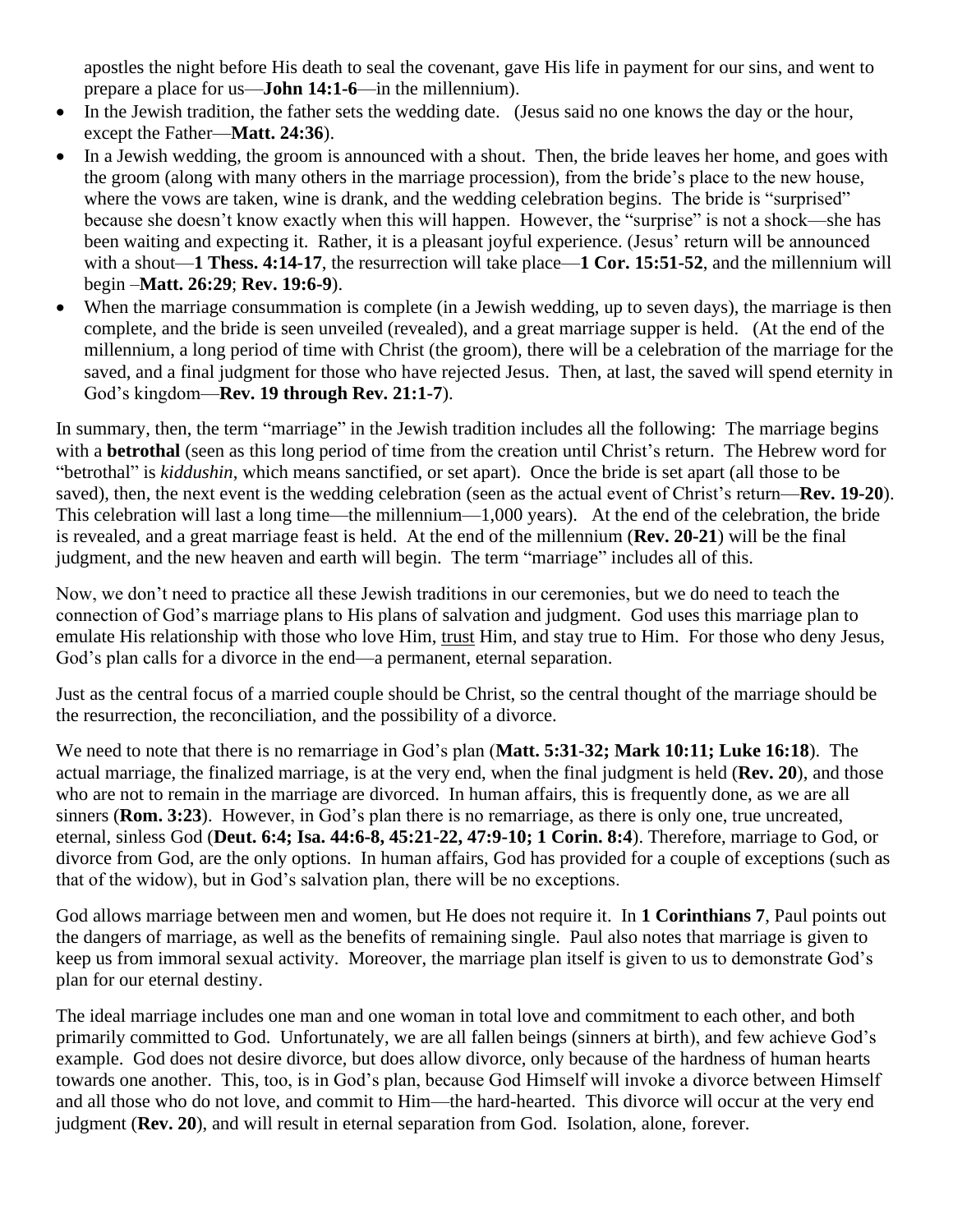God does allow provisions, or exceptions, for remarriage (such as for widows in this earthly life), because we humans, unlike God, do sin, fall short, and die (**1 Cor. 7**). God's own marriage plan is perfect, as there is only one, true God, and He is uncreated, and eternal, and there will not be any remarriage to some other god possible, because there is no other god. This is also why homosexual "marriage" must be rejected. There is only one God. The bride in God's plan does not marry a bride, and, further, we are not gods, which means God does not marry some other god. Unions between homosexuals may be recognized by a government, if man chooses to do so. However, this can never be a marriage in the ancient meaning God gave—one woman (bride), to one God (groom).

The reason so many marriages fail, is not just because the church has failed to correctly convey the sanctity of the marriage covenant, and how it is related to God's plan of salvation. The primary reason so many marriages are failing, is due to the fact that either one, or both of the individuals getting married, are not true Christians. To be a true Christian, means one must place Christ as first priority in one's life, thus, placing Christ at the center of one's life. Most couples

getting married either do not both worship Christ as Lord and Savior, or one, or both of them, mistakenly think of themselves as a Christian. In reality, many people were raised in a Christian environment, but actually are not truly born again (**John 3:3-6**). Thus, many are like the two soils in **Matthew 13**, where they begin to look like they are taking in the Word of God, but they die before bearing any fruit. By restoring the true meaning of the marriage and divorce plan of God in our teaching and preaching, all who hear will understand, with clarity, exactly what is God's plan of salvation, and its relationship to God's plan for marriage.

If men and women entered into marriage as born-again believers, committed to God, then most divorces would not happen in the first place. Even for those marriages which did end in divorce, as Christians, they would not end the marriage in order to remarry another, as remarriage is not part of God's plan (with a couple of exceptions, such as widows). Many Christians today, do not understand these distinctions of God's plan.

Today, many Christians do not understand what it is to be "born again," to have a personal relationship with God. Many Christians today, are not truly Christian, and the church bears much responsibility. I would venture to say that most Christians today have no idea that there is a direct connection between God's plan for marriage, and God's plan for salvation and judgment.

Those who have been involved in marriage (before understanding what it is to be "born again"), and those who have been divorced, and are now remarried to another (and have not properly understood God's restrictions and purpose for Christians), are still sinners—but so are we all. These are not necessarily permanently condemned to hell for their poor choices and lack of understanding. God is gracious and merciful. Forgiveness is available to all sinners, if we repent (change) our ways. God told Israel to change their ways, and at the same time, God provided laws to care and provide for those already in sinful conditions, such as polygamy (**Exodus 21:10; Deut. 21:15**). But, note that God did say to change, and this change was to begin with the leadership (**Deut. 17:14-20**). God's motive is to correct *in love*, to provide for, and to *care* for us while we change. Paul said it best in **1 Timothy 1:12-17**. We act ignorantly while in unbelief, but God has perfect patience for us to trust in Jesus and change.

The question today is, when we become "born again" (**John 3:3-6**), will we begin a transition to God's ways (as we become aware of His ways), or will we remain in the world? If one has a question about what to do, now that they are "born again," and have become aware of God's commands on marriage and remarriage, one need only ask themselves: What is my motive? Do I truly desire to follow God's ways from now on, or am I more motivated to continue in the world's ways?

Just as God provided for Israel during their transition to follow Him, so too, God will forgive our past sins, and help us transition into our new *born again* life with Him.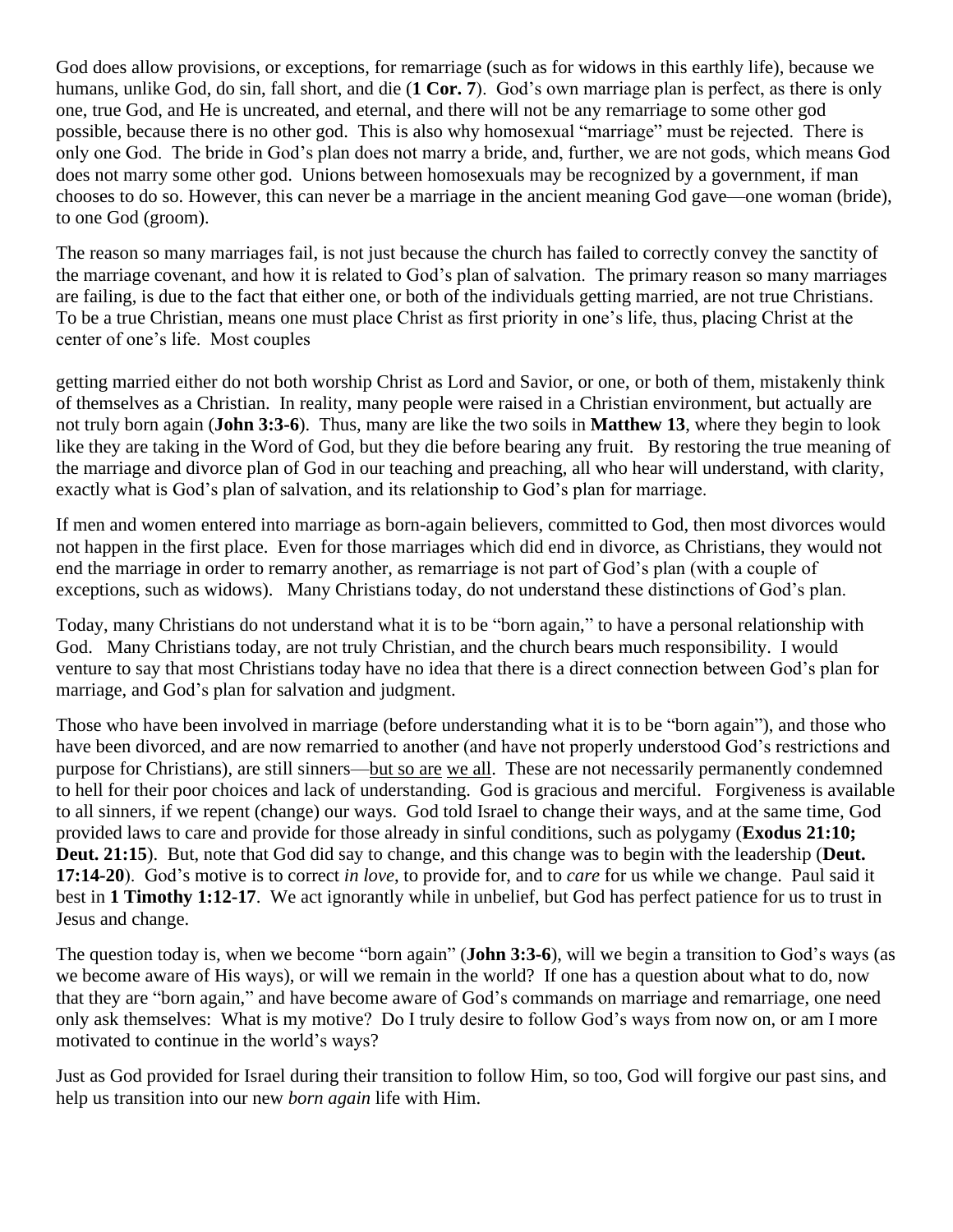God will honor our desire to follow in His ways, and help us while we make that transition, and forgive our sins. God wants us to start anew, become born again, and as God says in **Deuteronomy 17:16**, don't go back to the old ways. Repent, change, transition to God's ways. God's kingdom is at hand (**Matt. 3:2**).

Once a truly born-again Christian is made aware of God's plan, and restrictions on remarriage, they must transition to God's ways, and stay true to God, or become like the five virgins of **Matthew 25**. These desired to be with God, but are excluded, because of their lack of love and commitment (**Matt. 7:21-23; Matt. 25; Rom. 3:19-20**). In **Matthew 25**, only five of the ten virgins will be welcomed at the wedding. Virgins, are those who have never worshiped another god, and all ten in this parable qualify in this regard. However, only five of those who profess Jesus, as Lord and Savior, actually have a loving and committed relationship, and demonstrate evidence of their love (**Jas. 2:16-19**). The other five talk about *wanting* the benefits of heaven, but are unwilling to *commit* themselves to love Jesus, first and foremost, in their lives. They have no oil. Jesus, for these five, is not the center, or focus, of their lives. Jesus is not a priority.

We enter this world separated from God as sinners (**Eph. 2:5-9**). We enter this world as sinners because of the fall in Eden (**Gen. 3**), and we are now separated from God, estranged, and in need of reconciliation. In the book of Hosea, we read how Hosea is like Christ in performing this reconciliation. Hosea is to take an *adulterous* wife (**Hos. 1:2**), and Hosea is to pay a price for her. Gomer, the wife of Hosea, is separated from him, estranged, but not yet divorced, just as we, too, are born into this world, separated from God, estranged (because of the fall in Eden), and yet, not divorced. We are in need, just as Gomer, of being reconciled to the marriage, or face divorce (see the study "You Asked For It" @ **Target Truth Ministries.com**).

In the Jewish tradition, the marriage begins with the betrothal, where the father selects the bride, and the couple are considered married from the betrothal on, unless there is a formal divorce (**Matt. 1:18-19; Gen. 19:14**). In God's plan, the marriage begins with the creation of all host—where God selected (created), a heavenly host (**Gen. 2:1**—the Hebrew word translated "array," used in some translations, includes *all host*). We are created/selected/betrothed, and await the Groom. In **Revelation 12:1-4**, we learn that about one-third of the host fell, and Jesus (like Hosea), will pay a price (Jesus paid His life—His blood), and Jesus, like Hosea, will take an adulterous wife (the betrothed who have sinned). This is the love Jesus has for us, that He paid the price—in full. The host, which did not fall (about two-thirds), need no price paid, and they are not estranged and separated from God (see book "*The Flat Earth & Genesis*").

Jesus did just as the son does in a traditional Jewish marriage. After the price had been paid, He went to prepare a place for us (**John 14:1-6**), to provide a place in the millennium for us (**Rev. 20**), as our eternal home is already prepared (**Matt. 25:34; Heb. 11:16**), and we will join with Jesus as soon as He returns one day to claim His bride (**Rev. 19**—see **Millennium** Study, or books *Revelation, Apostasy, End-Times, & "This Generation"*, or *God's Plan / Satan's Plan*, at Target Truth Ministries.com ) Of the one-third who fell, God predestines some to be elect (saved), and some not to be elect (condemned to hell—**John 3:18**). All will be called to salvation, the Good News of Christ (**Matt. 13**—see **Original Sin**, and **Predestination** Studies, or books *Flat Earth & Genesis*, or *God's Plan / Satan's Plan*, at Target Truth Ministries.com).

Just as in the traditional Jewish marriage, the father sets the date for the wedding (**Matt. 24:36**).

All the host are considered married from the beginning of creation (the betrothal), having been created (selected), just as in a traditional Jewish marriage, and the marriage is not finalized until after the consummation of the marriage is over, at the end of the millennium. Then a great marriage feast is held, or in the case of those not invited to be part of the celebration, the final judgment takes place (**Rev. 20**—see **Millennium** Study, or book *Revelation, Apostasy, End-Times, & "This Generation,"* at Target Truth Ministries.com ). The twothirds of the host which did not fall are active with God, and they will also be part of the wedding, having been created (selected) by the Father in the beginning. Of the one-third that did fall (**Rev. 12:1-4**), only a fraction will enter into the wedding (perhaps only one-forth – **Matt. 8:11-12; Matt. 13; Matt. 22**).

When the date of the wedding is to begin (**Rev. 19**), it is a picture of a wedding celebration, where the bride is ready (by her own works, she is rewarded—**Rev. 19:7-8**), and Christ returns for His bride, just as in the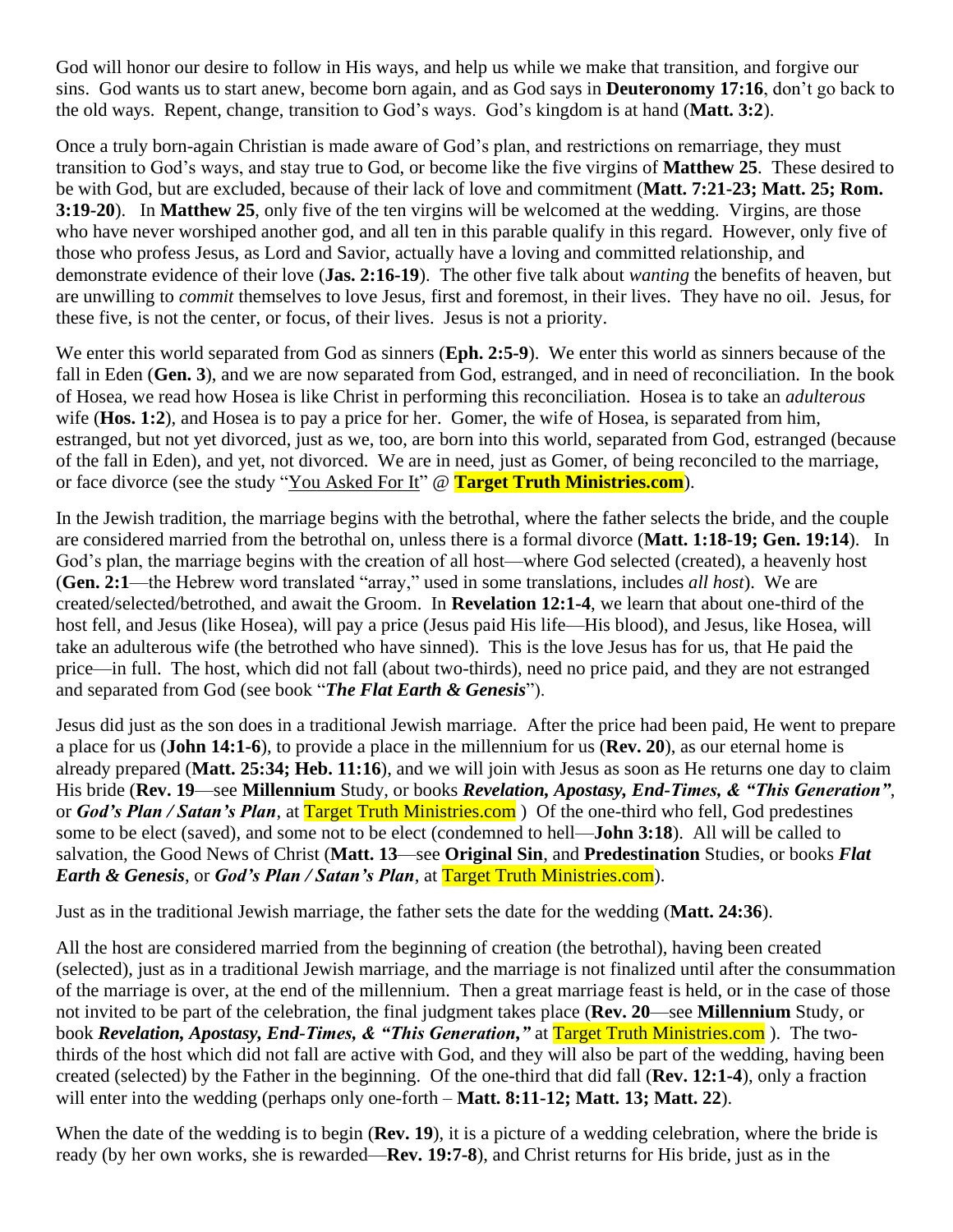traditional Jewish marriage. This celebration could last from one day to one week (in the Jewish tradition, one week is normal). During this period of fellowship between the groom and bride, the bride used to remain veiled, until the marriage was complete, and consummated. In other words, in the original Jewish wedding, the bride was not to be revealed or seen until the very end. After the marriage was consummated, then the wife was revealed. The events of **Genesis 29** caused a change in this tradition. In weddings today, the bride's veil is lifted, and the bride revealed, prior to the wedding vows being taken. At the end of the celebration period, the marriage having been consummated, and therefore, finally complete, then a great marriage supper is held. During this whole period, from betrothal, to the wedding, to the actual marriage conclusion, a divorce is possible. In fact, Jesus will judge those not worthy to be part of the marriage (those who don't love Jesus), and divorce them in the end (**Matt. 8:11-12; Matt. 22:11-14; Rev. 20**). Thus, the reason why the bride was to remain veiled until the very end, is because the bride of Christ will not be revealed and known until the very end.

The church bishops used to control the approval of marriage, and discourage divorce, endeavoring to follow God's plan. At first, the church bishops greatly restricted divorce. In time, the church bishops allowed divorce, but no remarriage—which agrees with God's plan. From the very beginning, the early church position was no remarriage. Centuries later, unfortunately, remarriages were accepted and expanded, which is popular in meeting human desires, but is specifically not part of God's plan, with certain exceptions. During the 1500's, the Protestant reformers were successful in placing matters of marriage and divorce under government jurisdiction. By allowing government to dictate standards, God's plan was replaced with man's plan, and divorce was allowed to lead to the unrestricted remarriages we witness today. The bishops opened the door to the eventual dissolution of the sanctity of traditional marriage. Today, marriage is becoming an all-inclusive arrangement, even extended to homosexual and polygamous relationships. God's plan for marriage has always been a restrictive, discriminatory plan, which foretold of the resurrection and judgment to come.

Today, any connection between God's marriage plan, and God's plan of salvation, resurrection, and judgment, has long been lost. In order to re-establish the true sanctity of marriage (as instituted by God), we must return to God's Word, and God's plan for marriage and divorce, based upon God's plan of salvation and judgment. Marriage is not simply a union between two loving beings, or between several loving beings. Marriage is the example of God, one day uniting with His bride for all eternity at the judgment, and, the divorce of all others to hell—eternal separation and isolation, alone, forevermore.

To this end, God has set forth a plan to develop our understanding of His true love for us as sinners, and also His final judgment—divorce for those who deny Jesus.

- In a **marriage**, we are to witness and experience God's plan for joy and love (In the resurrection to come, many will experience this joy of love with God).
- In a **divorce**, we are to witness and suffer the pain of separation—also part of God's plan (In the resurrection to come, many will experience this separation and isolation).
- In the resurrection to come *no one* will experience remarriage—there is only one God.

Under God's plan, we are to be living, every day, the actual plan of salvation and judgment. Through these life processes, we should come to understand God's plan of reconciling us, a fallen people, to eternal life with God, and also His plan of divorce to eternal separation—hell. Remarriage to another is outside of God's plan (with a couple of exceptions, like the widow, which fulfills a human need). This ban on remarriage is to be an example to us that there is no other god to marry.

Are Christians ready to reinstate God's plan for marriage and divorce, and thus, restore a true understanding of God's plan of salvation and judgment (understanding that God is loving, forgiving, and patient with us while we change)? This is not the definition of marriage most people are familiar with!

Or, have we abandoned God, for human understanding, and convenience (**2 Tim. 4:3**)?